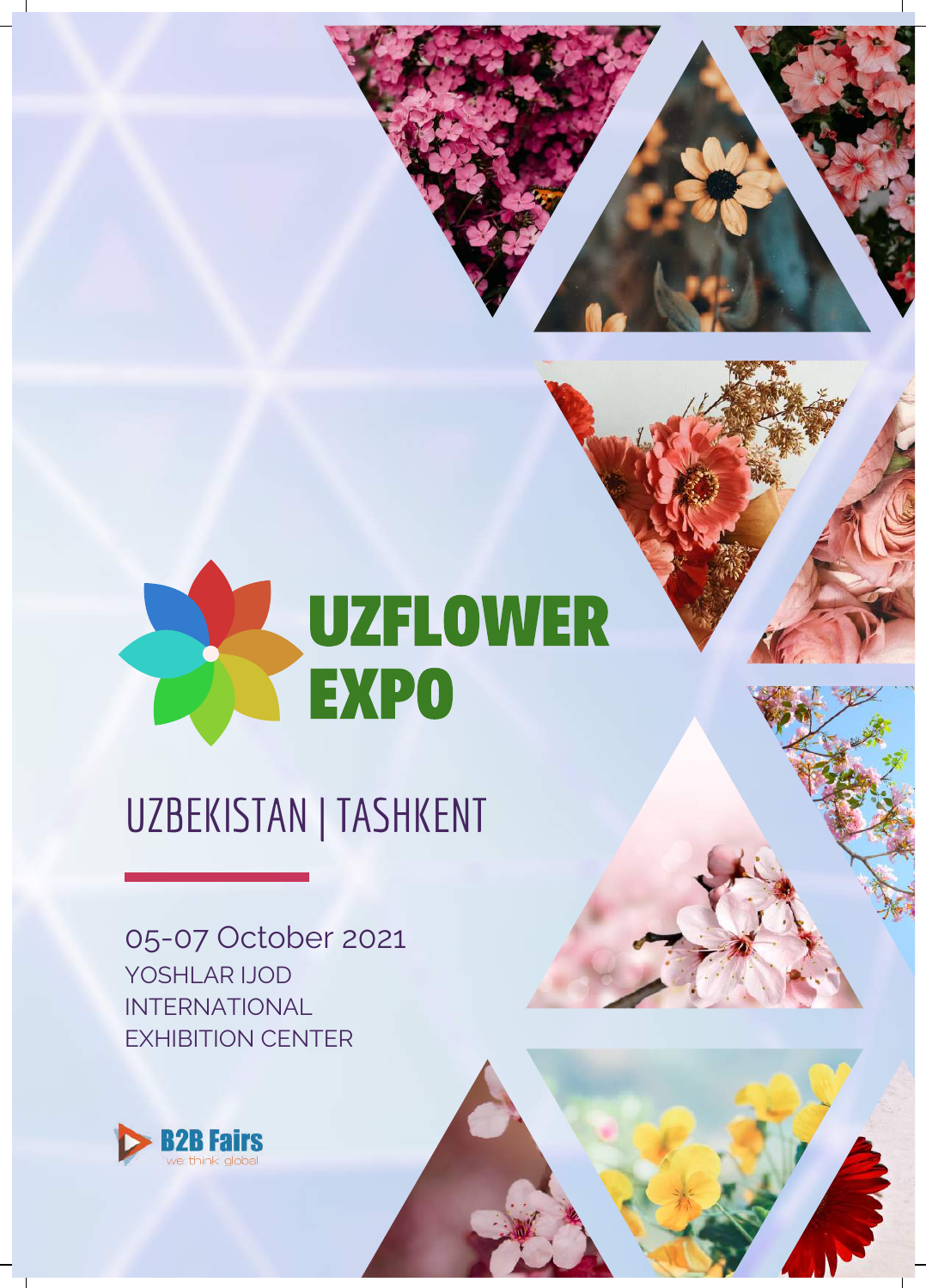

05-07 October 2021 YOSHLAR IJOD INTERNATIONAL EXHIBITION CENTER

## EXHIBITOR PROFILE

Cut Flowers Ornamental plants Potted plants Flower Bulbs Seedlings and cuttings Flower care products Retail packaging and materials Labels and pricing systems Floristry products Dried Flowers Garden plants Trees and schrubs Bonsai and succulents Garden and landscaping materials Garden designs Financing, leasing and insurance Transportation services and logistics MediaPromotion materials Consultancy & Landscaping services Information and services Machinery and tools Greenhouses & Technology Irrigation and watering systems Pots and trays and packaging for live flowers and plants Packaging materials Potting compost and substrates Seeds for vegetables(Biological) Crop protection





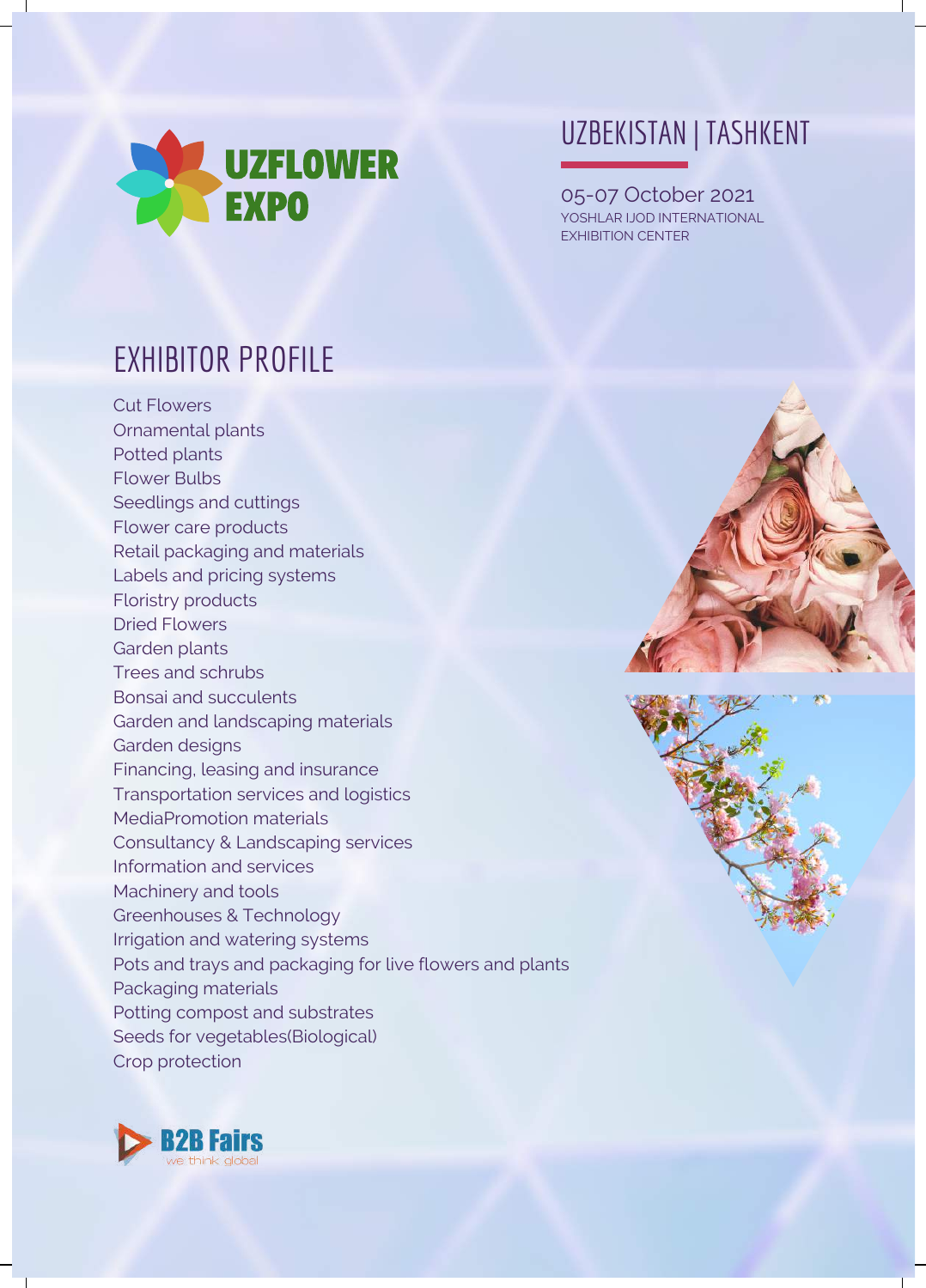

05-07 October 2021 YOSHLAR IJOD INTERNATIONAL EXHIBITION CENTER

## VISITOR PROFILE

Professional growers of flowers & plants Traders, importers and exporters of flowers & plants **Investors** FloristsLandscape designers **Wholesalers Distributors DealersRetailers Professors Scientists Researchers** AgronomistsEngineers & Technicians **Consultants** CorporationsTrade Ambassadors Associations Institutions Government **Representatives** Press and Media **Transports** Logistics





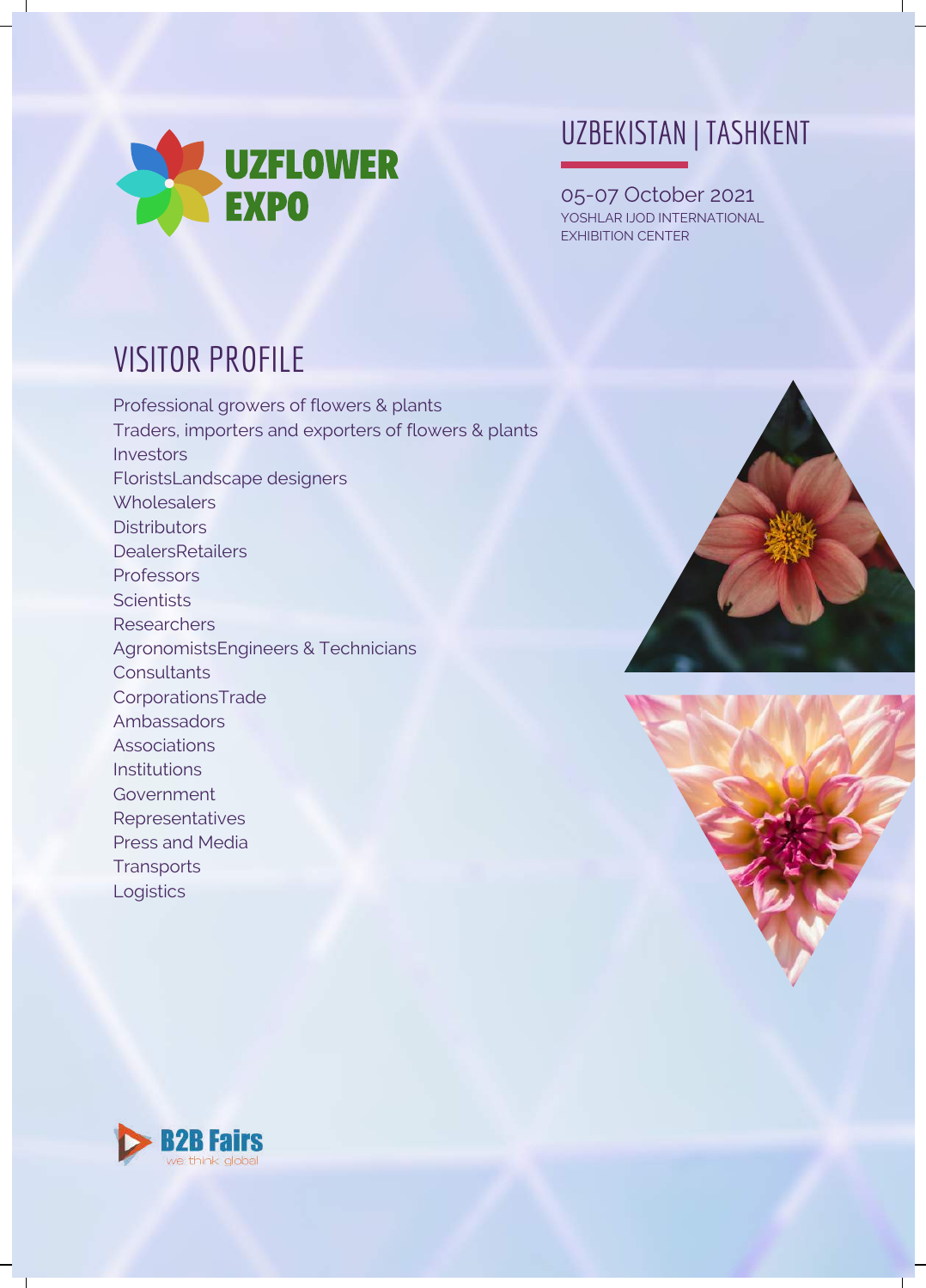

05-07 October 2021 YOSHLAR IJOD INTERNATIONAL EXHIBITION CENTER

## WHY YOU SHOULD EXHIBIT

MEET WITH PROFESSIONALS FOLLOW UP INDUSTIRIAL DEVELOPMENTS INCREASE THE VALUE OF YOUR BRAND

Participants of the UZFLOWER exhibition get direct contact with heads and specialists of floriculture enterprises from the leading regions of Uzbekistan and neighboring countries. Representatives are interested in increasing efficiency and modernizing their own production.

## WHY YOU SHOULD VISIT

YOU CAN FIND NEW BUSINESS OPPORTUNITIES FOLLOW UP NEW TECHNOLOGIES BEST SOLUTIONS FOR YOUR BUSINESS

domestic and foreign companies will present at UZFLOWER EXPO a wide range of equipment for floriculture industry. Industry experts consider that the exhibition is the main meeting place for professionals.

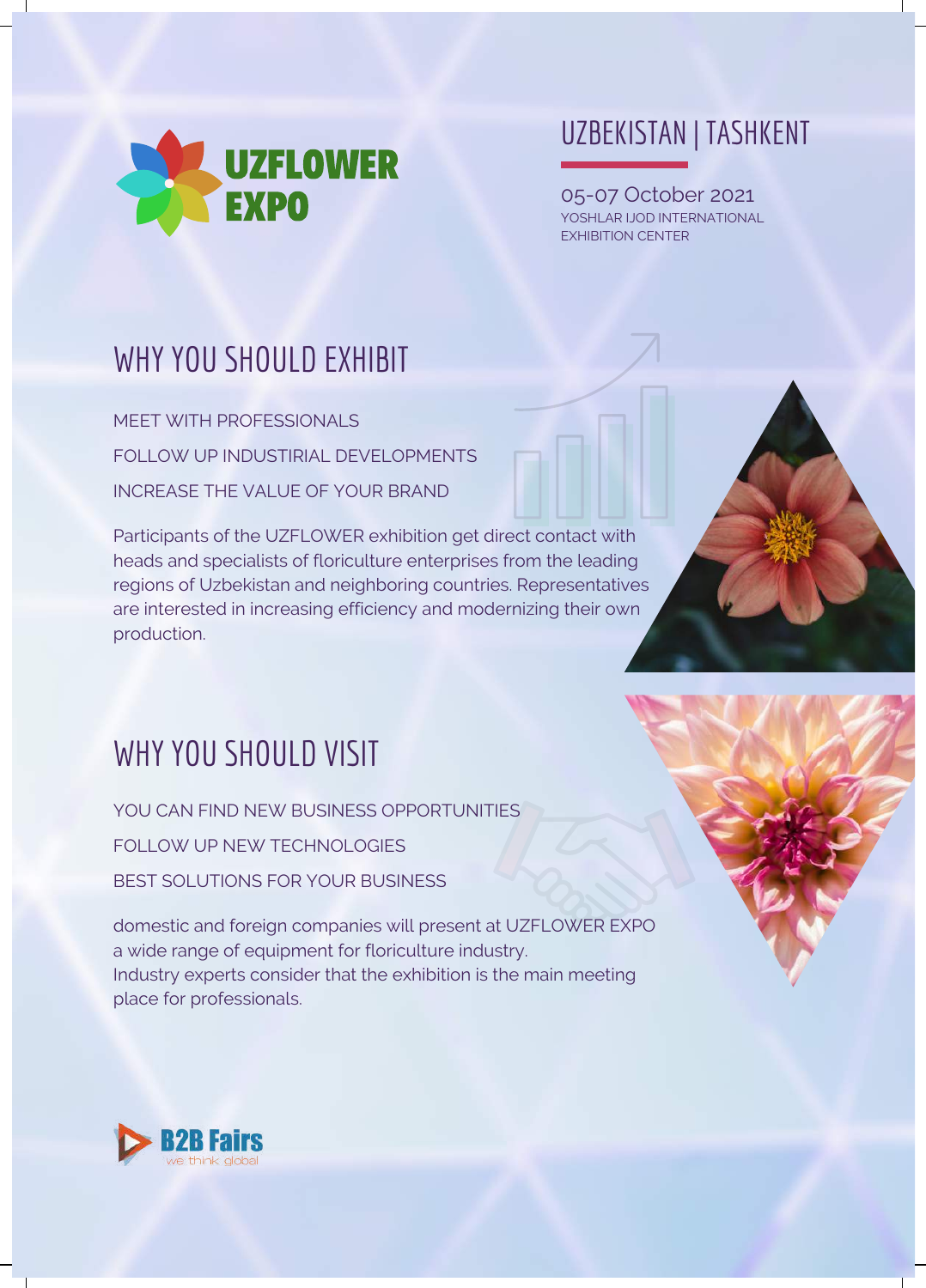

05-07 October 2021 YOSHLAR IJOD INTERNATIONAL EXHIBITION CENTER

# ABOUT UZBEKISTAN

Uzbekistan - the second most populous country in the CISAgricultural industry today is a key sector of the economy of Uzbekistan. Huge agricultural potential of the country, defined a pleasant climate true love of of the people to their native land, and lies at the heart of the strategy of development of Uzbekistan in the years ahead. Much attention is paid to farmers with modern technology, the introduction of new technologies, construction of modern processing facilities.



## ABOUT VENUE

YOSHLAR IJOD INTERNATIONAL EXHIBITION CENTER was established as a state unitary enterprise in August 2014 after anouncement of the Cabinet of Ministers of the Republic of Uzbekistan.The building has nearly 3.000 sqm. indoor area with exhibition hall, conferance hall, theater, restaurant.It is based in the town center with easy transportation.